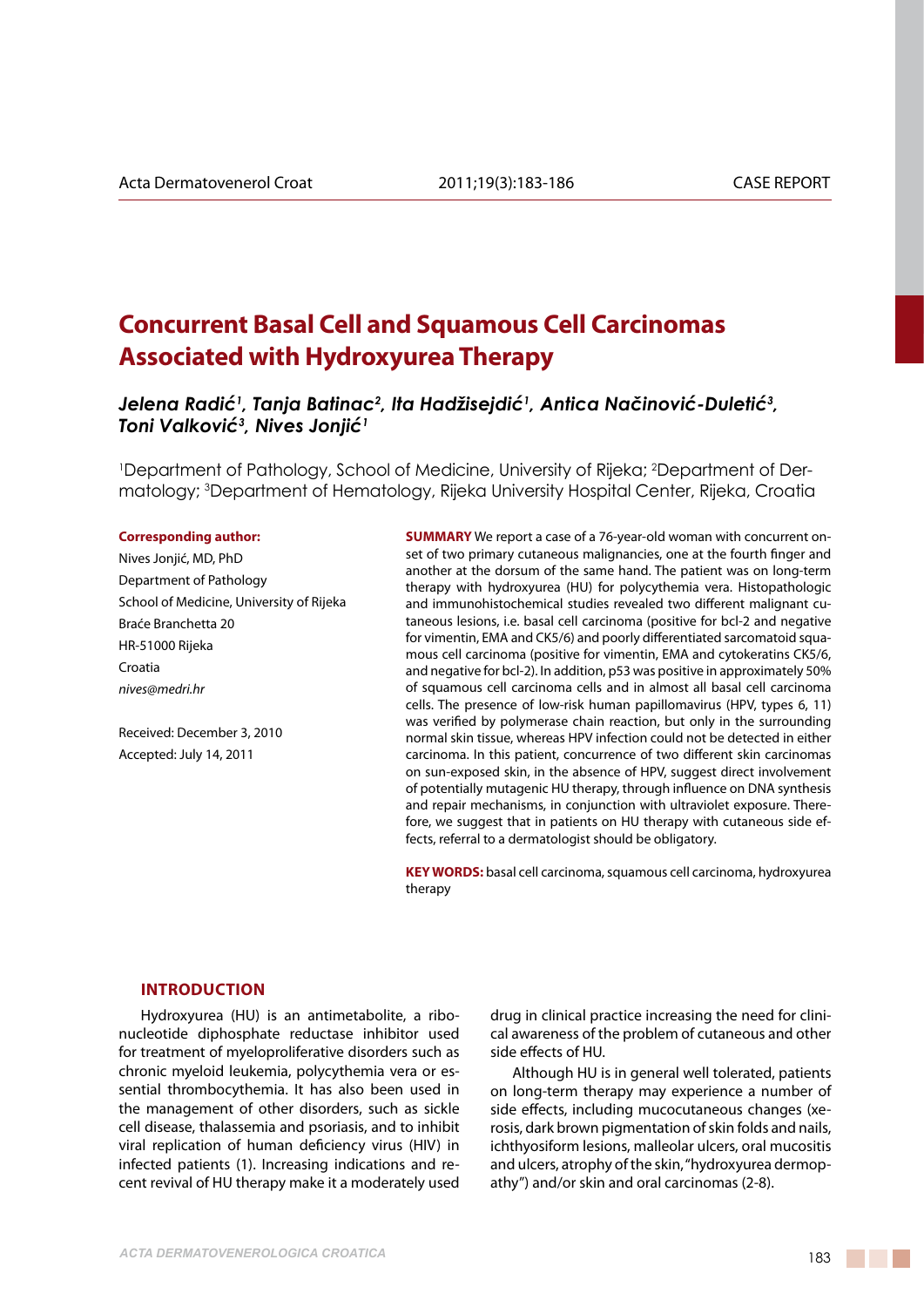Although HU is an antimetabolite interfering with DNA synthesis and DNA repair mechanisms, thus exhibiting the oncogenic effect due to the interaction between the drug and DNA, other possible co-carcinogenic factors could include ultraviolet radiation and human papillomavirus (HPV) infections. It is well known that HPV may play an important role in the pathogenesis of skin cancer (9,10). Virus infection and UVB exposure seem to act in synergy to induce HPV associated skin cancer (11). In order to elucidate the possible role of different etiologic factors in the skin carcinogenesis in patients on long-term HU therapy, we examined the presence of HPV-DNA in two concurrent skin cancers.

# **Case Report**

We report a case of 76-year-old woman suffering from polycythemia vera since 1986. Initially she was treated with venesection, and subsequently with HU therapy, since 1990, maintaining a good control of the disease. During treatment, she experienced cutaneous abnormalities, including atrophy and skin dryness, ichthyosiform lesions, oral ulcers, nail and skin hyperpigmentation, especially involving sun-exposed skin areas and nails. The patient was previously treated with cryotherapy for actinic keratoses on her face in 2004, but was not referred to dermatologist for regular check-up. In the same year, she also developed two ulcerations on the lower part of her left leg that persisted and were treated by the patient herself. On her regular follow up visit in September 2006, she disclosed two cutaneous changes on her left hand, partly ulcerated on the forth finger and on the dorsum of the left hand, 1.8-2 cm in diameter, and multiple keratoses on the dorsa of the hands. She was referred to dermatologist and physical examination revealed multiple actinic keratoses present on her face. The skin was generally xerotic and hyperpigmented with poikilodermatous changes on the dorsa of the hands and fingers, melanonychia, and two ulcerations persisting on her left lower leg. According to the patient's report, the two prominent lesions on the left hand appeared simultaneously about 8-10 months before (before September 2006) as a keratotic area a few millimeters in diameter. These lesions were neglected by the patient and therefore progressed forming indurated tumor lesions, partly ulcerated and covered by an adherent crust on the surface.

In October 2006, the patient was referred to Department of Surgery for extirpation of both skin lesions. Histopathology and immunohistochemistry showed two morphologically different malignant cutaneous tumors, i.e. basal cell carcinoma (BCC; positive for bcl-2, and negative for vimentin, EMA and

CK 5/6) and poorly differentiated sarcomatoid squamous cell carcinoma (SCC; positive for vimentin, EMA and cytokeratins (CK) 5/6, and negative for bcl-2). In addition, p53 was positive in approximately 50% of SCC cells and in almost all BCC cells (Fig. 1). Regional lymph node metastases as well as signs of a systemic disease were excluded by lymph node ultrasound and PET-CT scan.

In order to examine the presence of HPV-DNA in excised lesions, microdissection was used. Microdissection is a valuable tool for selection of cell populations from tissue sections under the light microscope for subsequent molecular analysis (12). Thus, tumor tissue was sectioned and mounted onto PALM® Membrane slides, 1-mm thick glass slides, as routinely done on glass slides. After mounting, the slides were dried overnight in the oven at 37 °C and hematoxylin/ eosin (HE) stained for tissue visualization. Following staining, the slides were carefully examined and areas of interest were microdissected using PALM® Robot Microbeam laser microdissection system (P.A.L.M. GmbH, Bernierd, Germany) into separate tubes (tumor tissue and surrounding normal skin cells).

Dissected tissue was digested overnight with proteinase K (Machery-Nagel, Duren, Germany) and DNA was isolated using NucleoSpin®Tissue kit (Macharey-Nagel, Duren, Germany), according to the manufacturer's instructions.

Detection of HPV DNA was performed using GP5/ GP6 general primers (13), and HPV positive samples



**Figure 1.** Basal cell (a) and poorly differentiated sarcomatoid squamous cell carcinoma (b) with immunohistochemical staining for vimentin (c and d) and EMA (e and f).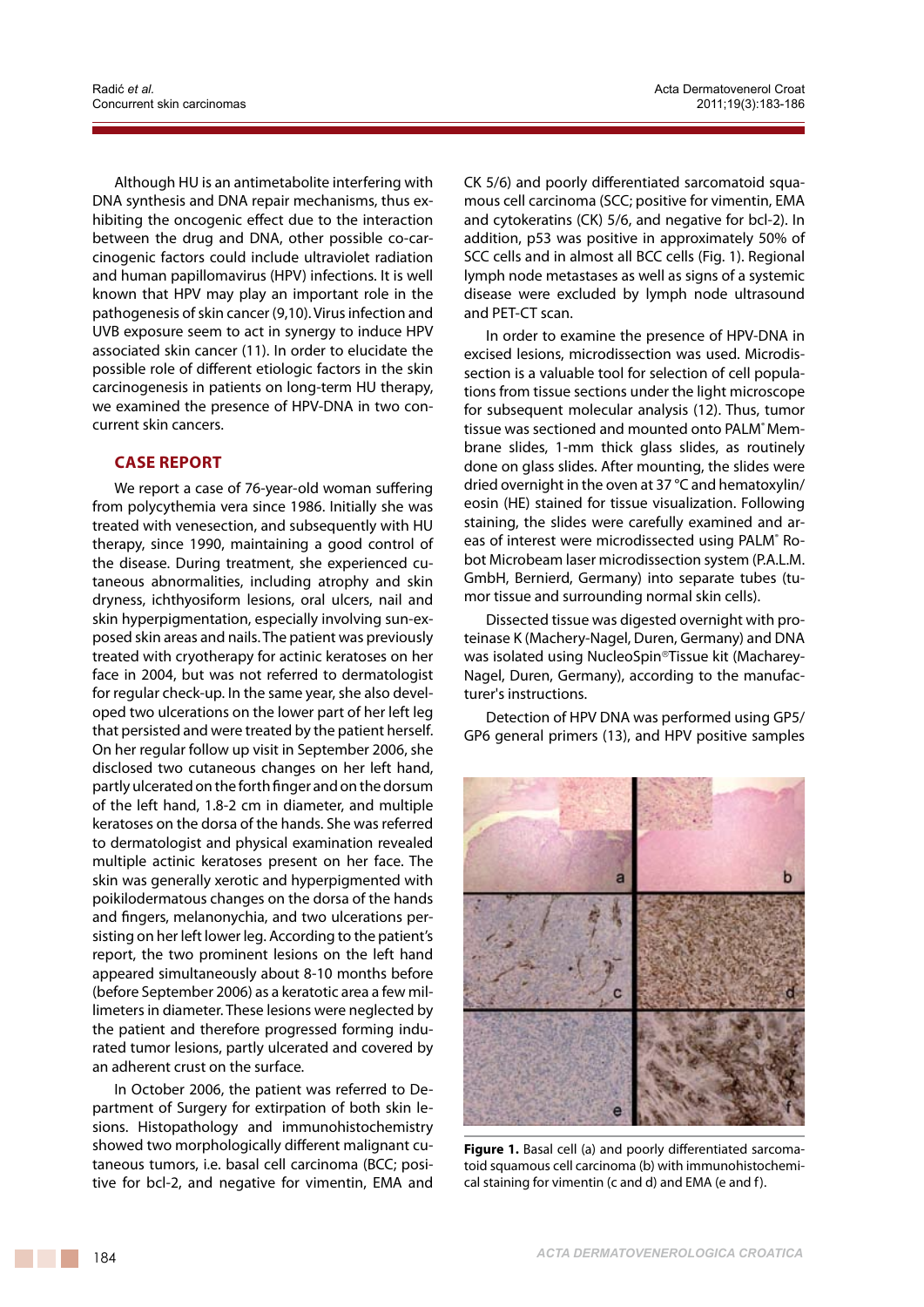

**Figure 2.** Products of PCR reaction with primers specific for low-risk HPV (genotypes 6,11) confirm the presence of lowrisk HPV only in normal skin around the tumors (M, marker; K, negative control; Tm, tumor; ST, surrounding HPV infected tissue; K+, positive control).

were typed using type specific primers, amplifying sequences within E6/E7 open reading frame (Human Papillomavirus Typing Set, Takara Biomedicals, Japan). HPV infection could not be detected in either carcinoma. Polymerase chain reaction (PCR) confirmed the presence of low-risk HPV (with primers specific for types 6, 11) only in the surrounding normal skin tissue (Fig. 2).

# **Discussion**

The association of HU treatment with secondary skin tumors in sun exposed areas has been well documented in the literature and is recognized as a longterm side effect (2-4,6-8). Here we present a case of a 76-year-old woman suffering from polycythemia vera treated with HU for sixteen years, which led to the development of many cutaneous side effects including concurrence of two different cutaneous carcinomas, squamous cell carcinoma and basal cell carcinoma on the left hand. The lesions appeared at the beginning as a keratotic area and thus were neglected by the patient for a few months, which led to lesion progression.

Hydroxyurea inhibits cellular DNA synthesis and promotes cell death in the S phase of the cell cycle through its action on the enzyme ribonucleotide reductase. It interferes with DNA synthesis and DNA repair mechanisms after injury by external factors, such as ultraviolet radiation by reduction of intracellular deoxyribonucleotide pools *in vitro* (2). Hydroxyurea prevents incorporation of thymidine into DNA causing abnormalities in cell replication and reduces the ability of DNA for self repair upon exposure to irradiation, leading to accumulation of somatic mutations and chromosomal damage (2,4,14). Intrinsic mutagenic activity of HU has also been documented (6). Therefore, it is considered that DNA damage by HU may not only play a role in the anti-cancer activity, but also in carcinogenesis.

In addition to immunosuppression, ultraviolet exposure and a history of HU therapy, several other predisposing factors are also associated with the occurrence of skin carcinomas, most significantly HPV infection. Some epidemiological and experimental studies have suggested HPV subtypes as the potential causal agents in non-melanoma skin cancers (15,16). Therefore, in our patient, tumors were examined for the presence of HPV-DNA because of its carcinogenic role in skin tumor development. However, in the case presented, PCR confirmed the presence of low-risk HPV (types 6, 11) only in the surrounding normal skin tissue but not in either tumor tissue.

## **CONCLUSION**

In conclusion, we report this case to draw attention to the fact that long-term HU therapy can lead to a variety of cutaneous manifestations, and to increase clinical awareness of the problem. It is clear that patients on long-term HU therapy may be exposed to an increased risk of developing cutaneous cancers, particularly on sun-exposed areas. This is probably due to direct HU influence on DNA synthesis and DNA repair mechanisms following ultraviolet radiation. We would like to stress the significance of patient awareness of the possible risks of HU treatment, but physicians should also be vigilant for signs of cutaneous adverse effect and should conduct regular physical examination in order to identify side effects at an early stage. We suggest that in patients on HU therapy with keratoses and cutaneous side effects, referral to a dermatologist should be obligatory.

## **References**

- 1. Lori F, Lisziewicz J. Hydroxyurea: overview of clinical data and antiretroviral and immunomodulatory effects. Antivir Ther 1999;4 Suppl 3:101-8.
- 2. Young HS, Khan AS, Kendra JR, Coulson IH. The cutaneous side-effects of hydroxyurea. Clin Lab Haematol 2000;22:229-32.
- 3. Estève E, Georgescu V, Heitzmann P, Martin L. Multiple skin and mouth squamous cell carcinomas related to long-term treatment with hydroxyurea. Ann Dermatol Venereol 2001;128:919-21.
- 4. De Benedittis M, Petruzzi M, Giardina C, Lo Muzio L, Favia G, Serpico R. Oral squamous cell carcin-

and the control